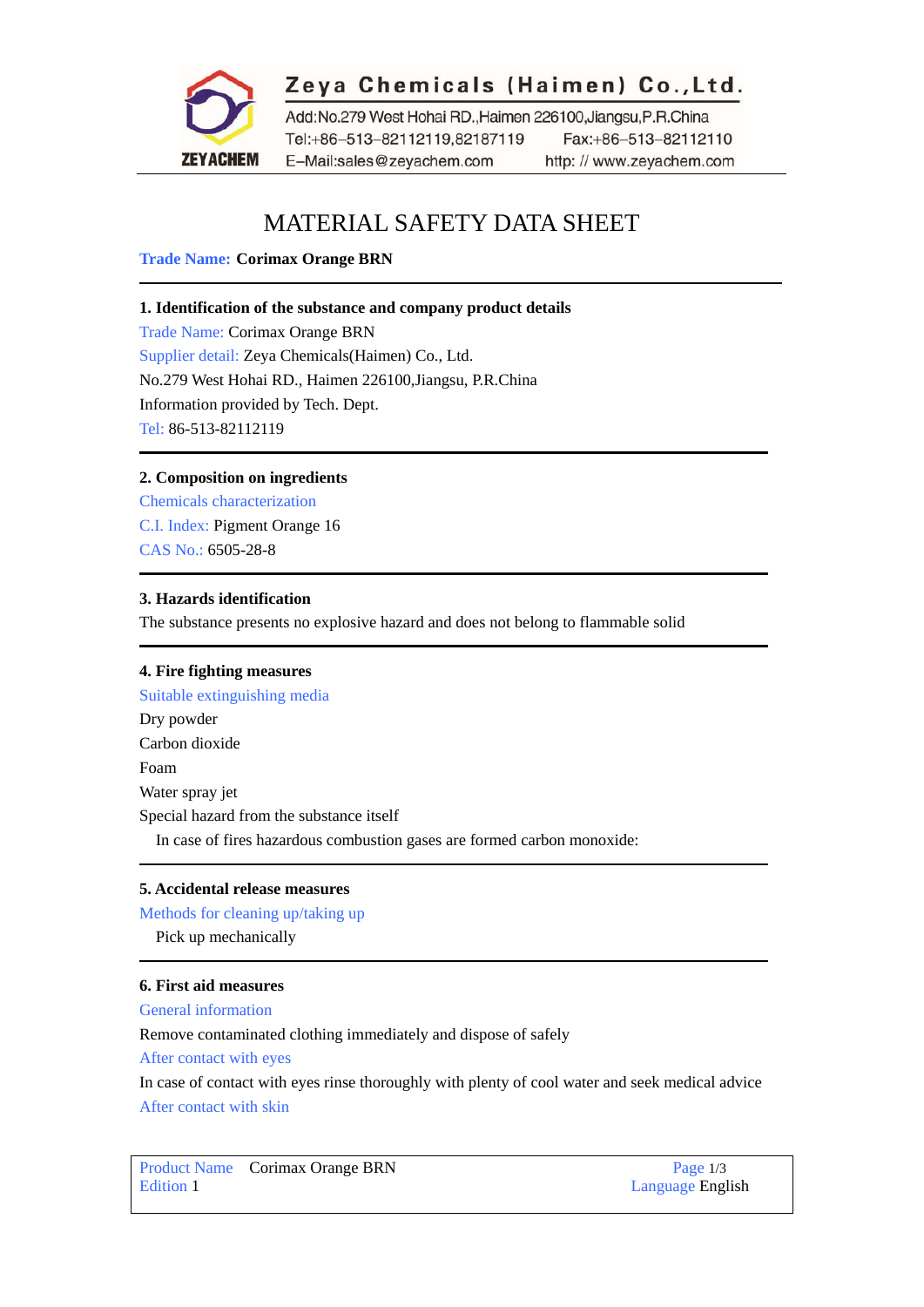

# Zeya Chemicals (Haimen) Co., Ltd.

Add:No.279 West Hohai RD.,Haimen 226100,Jiangsu,P.R.China Tel:+86-513-82112119,82187119 Fax:+86-513-82112110

E-Mail:sales@zeyachem.com http://www.zeyachem.com

In case of contact with skin wash off with soap and water

# **7. Exposure controls/personal protection**

General protective measures

Do not inhale dust

Avoid contact with eyes and skin

Respiratory protection: dust mask

Hand protection : gloves

Eye protection: safety glasses

#### Hygiene measures

Keep away from foodstuffs and beverages

Wash hands before breaks and after work

### **8. Handling and storage**

#### Handling

Advice on protection against fire and explosion

Keep away from sources of ignition

Avoid formation of dust

Take precautionary measures against electrostatic loading

#### Storage

Be kept in a ventilated, cool and dry place, it should be also avoided to contact with acid material and expose to air.

Keep container dry

#### **9. Physical and chemical properties**

### Appearance

Form: powder

Color: orange

Odor: odorless

Data relevant to safety

Solubility in water: insoluble

#### **10. Toxicological information**

Irritant effect on skin: non-irritant Irritant effect on eyes: non-irritant

#### **11. Ecological information**

Remarks: no data can be given due to the products insolubility in water